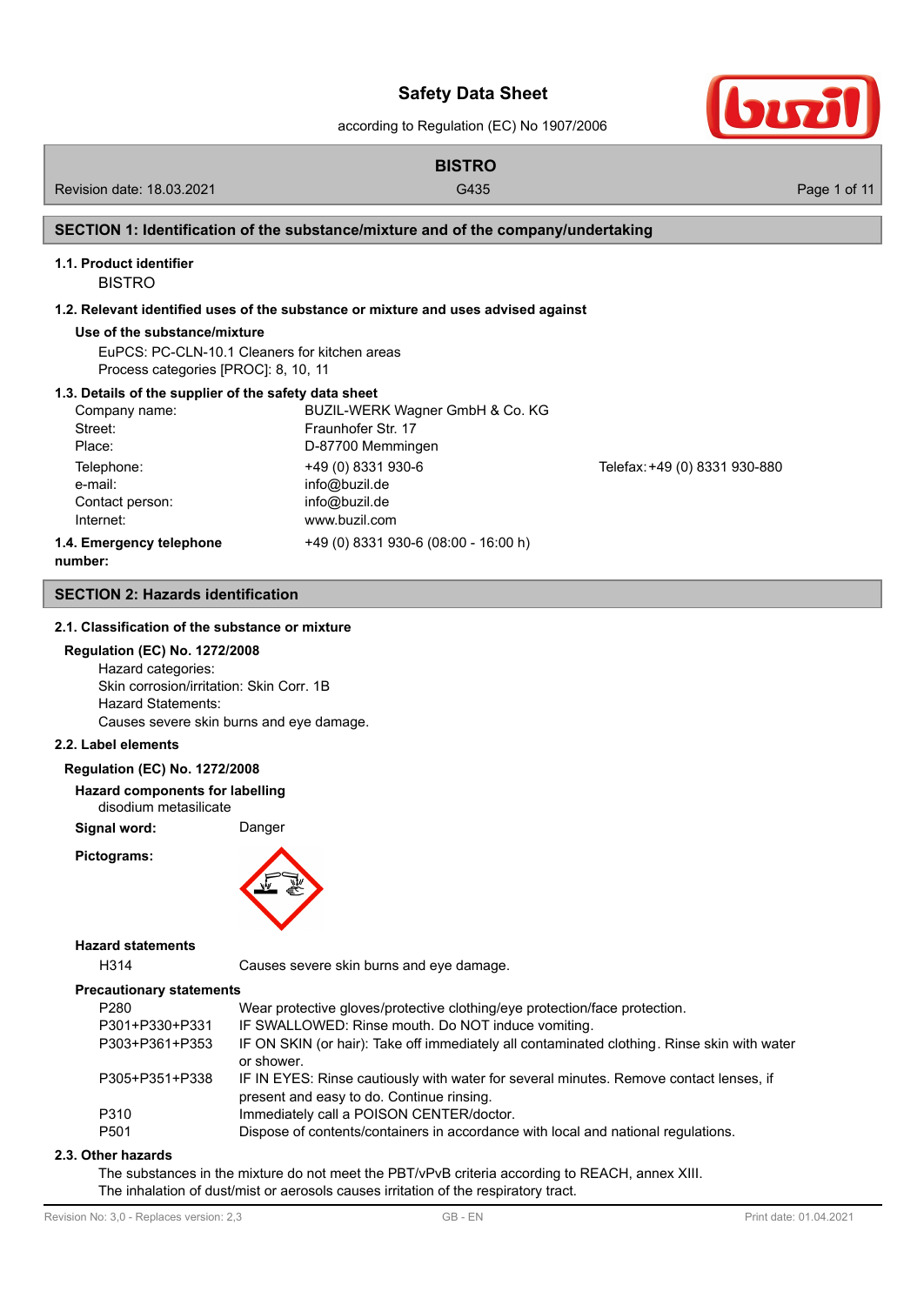according to Regulation (EC) No 1907/2006



Revision date: 18.03.2021 Case of the Case of the Case of the Case of the Case of the Case of the Page 2 of 11

**BISTRO**

# **SECTION 3: Composition/information on ingredients**

### **3.2. Mixtures**

### **Hazardous components**

| <b>CAS No</b> | Chemical name                       |                                                                                 |                  | Quantity    |
|---------------|-------------------------------------|---------------------------------------------------------------------------------|------------------|-------------|
|               | EC No                               | Index No                                                                        | <b>REACH No</b>  |             |
|               | <b>GHS Classification</b>           |                                                                                 |                  |             |
| 68411-30-3    | sodium dodecyl benzene sulfonate    |                                                                                 |                  | $5 - 10 \%$ |
|               | 270-115-0                           |                                                                                 | 01-2119489428-22 |             |
|               |                                     | Acute Tox. 4, Skin Irrit. 2, Eye Dam. 1, Aquatic Chronic 3; H302 H315 H318 H412 |                  |             |
| 34590-94-8    | 1-(methoxymethylethoxy)-propanol(2) |                                                                                 |                  | $1 - 5\%$   |
|               | 252-104-2                           |                                                                                 | 01-2119450011-60 |             |
|               |                                     |                                                                                 |                  |             |
| 6834-92-0     | disodium metasilicate               |                                                                                 |                  | $1 - 5\%$   |
|               | 229-912-9                           | 014-010-00-8                                                                    | 01-2119449811-37 |             |
|               | Skin Corr. 1B, STOT SE 3; H314 H335 |                                                                                 |                  |             |
| 26183-52-8    | fatty alcohol polyethoxilate        |                                                                                 |                  | $1 - 5\%$   |
|               |                                     |                                                                                 |                  |             |
|               | Acute Tox. 4, Eye Dam. 1; H302 H318 |                                                                                 |                  |             |

Full text of H and EUH statements: see section 16.

# **Specific Conc. Limits, M-factors and ATE**

| CAS No     | EC No                                                                                                   | lChemical name                                                                                                                       | Quantity   |  |  |  |
|------------|---------------------------------------------------------------------------------------------------------|--------------------------------------------------------------------------------------------------------------------------------------|------------|--|--|--|
|            |                                                                                                         | Specific Conc. Limits, M-factors and ATE                                                                                             |            |  |  |  |
| 68411-30-3 | 270-115-0                                                                                               | sodium dodecyl benzene sulfonate                                                                                                     | $5 - 10$ % |  |  |  |
|            | inhalation: $LC50 = 5$ mg/l (dusts or mists); dermal: $LD50 = 2000$ mg/kg; oral: $LD50 = 500$<br>mg/kg  |                                                                                                                                      |            |  |  |  |
| 34590-94-8 | 252-104-2                                                                                               | 1-(methoxymethylethoxy)-propanol(2)                                                                                                  | $1 - 5%$   |  |  |  |
|            |                                                                                                         | inhalation: $LCS0 = 20$ mg/l (vapours); dermal: $LD50 = 9510$ mg/kg; oral: $LD50 = 25000$ mg/kg                                      |            |  |  |  |
| 6834-92-0  | 229-912-9                                                                                               | Idisodium metasilicate                                                                                                               | $1 - 5\%$  |  |  |  |
|            | inhalation: $LC50 = 5$ mg/l (dusts or mists); dermal: $LD50 = 2000$ mg/kg; oral: $LD50 = 2000$<br>mg/kg |                                                                                                                                      |            |  |  |  |
| 26183-52-8 |                                                                                                         | fatty alcohol polyethoxilate                                                                                                         | $1 - 5%$   |  |  |  |
|            |                                                                                                         | inhalation: $LC50 = 5$ mg/l (dusts or mists); dermal: $LD50 = 2000$ mg/kg; oral: $LD50 = 500$<br>mg/kg Eye Dam. 1; H318: >= 20 - 100 |            |  |  |  |

### **Labelling for contents according to Regulation (EC) No 648/2004**

5 % - < 15 % anionic surfactants, < 5 % non-ionic surfactants, < 5 % phosphates.

# **SECTION 4: First aid measures**

### **4.1. Description of first aid measures**

### **After inhalation**

Provide fresh air.

### **After contact with skin**

After contact with skin, wash immediately with plenty of water and soap. Take off contaminated clothing and wash it before reuse.

### **After contact with eyes**

Rinse immediately carefully and thoroughly with eye-bath or water.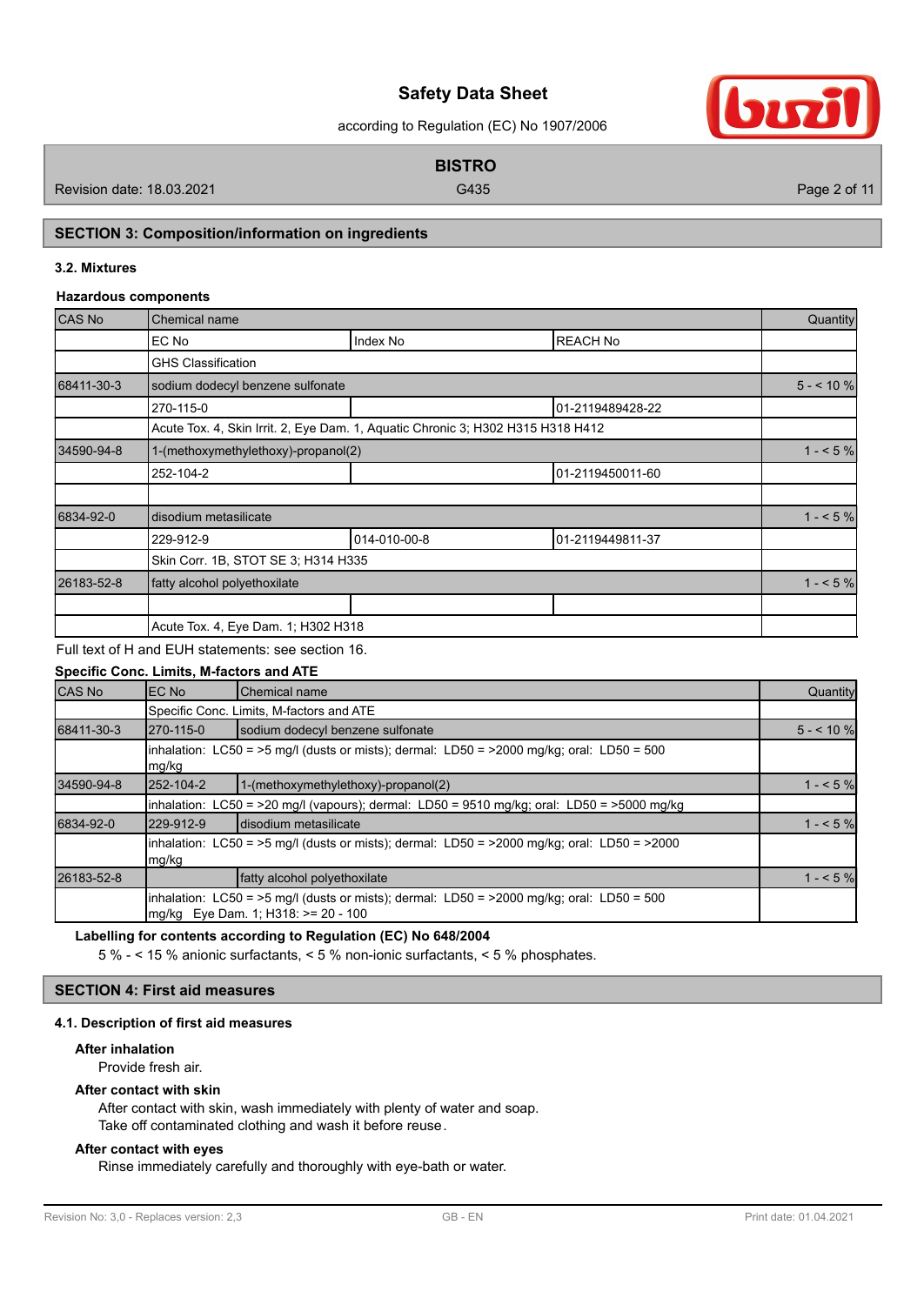according to Regulation (EC) No 1907/2006

|                           | <b>BISTRO</b> |              |
|---------------------------|---------------|--------------|
| Revision date: 18.03.2021 | G435          | Page 3 of 11 |
|                           |               |              |

### **After ingestion**

Rinse mouth immediately and drink plenty of water. Do NOT induce vomiting.

**4.2. Most important symptoms and effects, both acute and delayed**

No information available.

**4.3. Indication of any immediate medical attention and special treatment needed**

Treat symptomatically.

#### **SECTION 5: Firefighting measures**

#### **5.1. Extinguishing media**

# **Suitable extinguishing media**

Water spray jet alcohol resistant foam Carbon dioxide Extinguishing powder

### **Unsuitable extinguishing media**

Full water jet

### **5.2. Special hazards arising from the substance or mixture**

Hazardous combustion products: Carbon dioxide Carbon monoxide

#### **5.3. Advice for firefighters**

Co-ordinate fire-fighting measures to the fire surroundings.

#### **Additional information**

Collect contaminated fire extinguishing water separately. Do not allow entering drains or surface water.

# **SECTION 6: Accidental release measures**

# **6.1. Personal precautions, protective equipment and emergency procedures**

### **General measures**

Use personal protection equipment. Avoid contact with skin, eyes and clothes.

#### **6.2. Environmental precautions**

Do not allow to enter into surface water or drains. Do not allow to enter into soil/subsoil.

### **6.3. Methods and material for containment and cleaning up**

### **Other information**

Absorb with liquid-binding material (sand, diatomaceous earth, acid- or universal binding agents). Treat the recovered material as prescribed in the section on waste disposal .

### **6.4. Reference to other sections**

Personal protection equipment: see section 8 Disposal: see section 13

### **SECTION 7: Handling and storage**

**7.1. Precautions for safe handling**

### **Advice on safe handling**

Avoid contact with skin, eyes and clothes. Do not mix with other chemicals. Use personal protection equipment. When using do not eat, drink or smoke.

SIT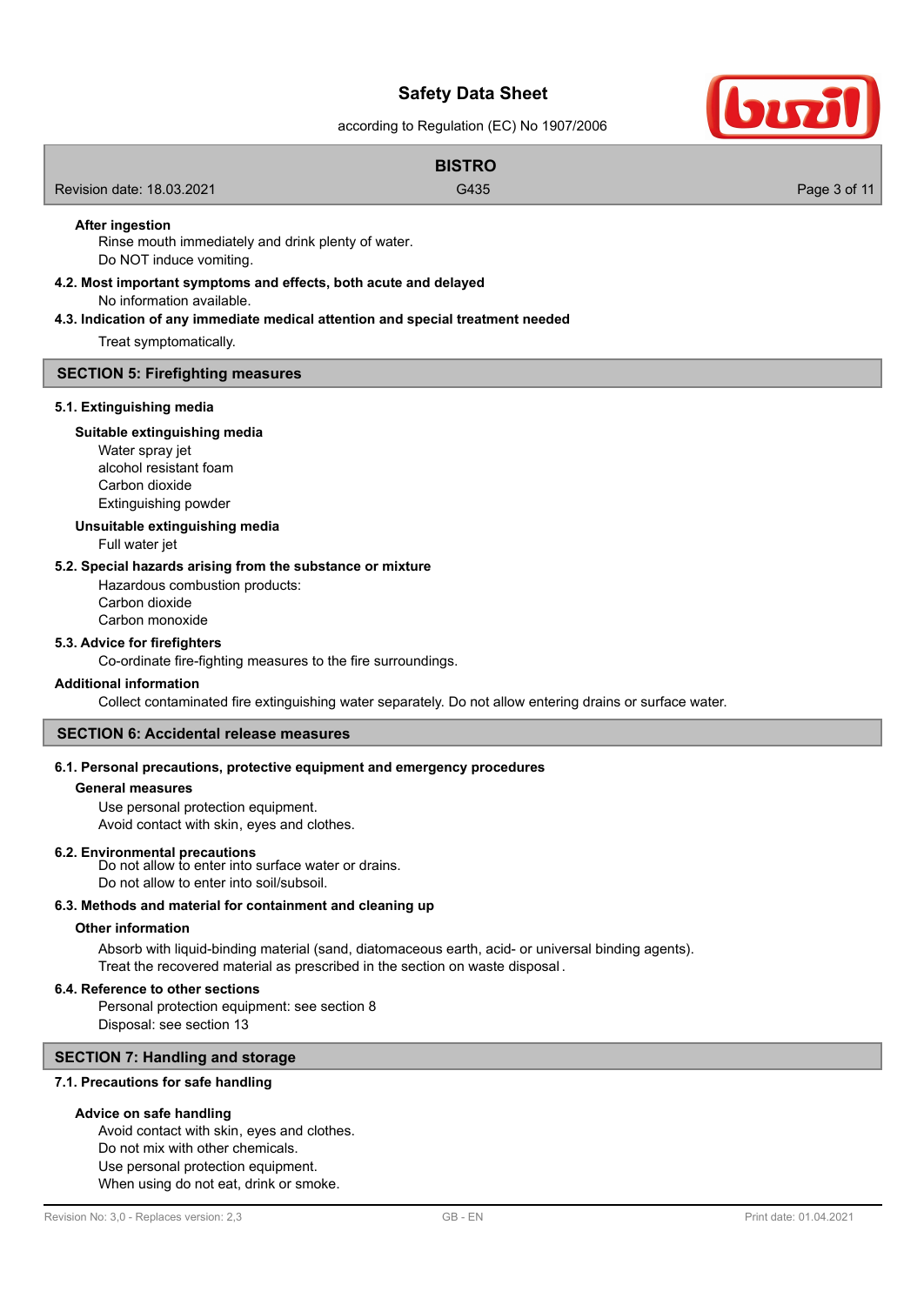according to Regulation (EC) No 1907/2006

|                                                             | <b>BISTRO</b> |              |  |  |
|-------------------------------------------------------------|---------------|--------------|--|--|
| Revision date: 18.03.2021                                   | G435          | Page 4 of 11 |  |  |
| If extensively sprayed or used with high pressure equipment |               |              |  |  |

If extensively sprayed or used with high pressure equipment: Do not breathe gas/fumes/vapour/spray. Use only in well-ventilated areas.

No special fire protection measures are necessary. **Advice on protection against fire and explosion**

### **7.2. Conditions for safe storage, including any incompatibilities**

# **Requirements for storage rooms and vessels**

Keep container tightly closed.

### **Hints on joint storage**

No special measures are necessary.

### **7.3. Specific end use(s)**

There are no data available on the mixture itself.

### **SECTION 8: Exposure controls/personal protection**

#### **8.1. Control parameters**

### **Exposure limits (EH40)**

| l CAS No   | Substance                        | ppm | mg/m <sup>3</sup> | fibres/mll | Category  | Origin |
|------------|----------------------------------|-----|-------------------|------------|-----------|--------|
| 34590-94-8 | (2-methoxymethylethoxy) propanol | 50  | 308               |            | TWA (8 h) | WEL    |

# **DNEL/DMEL values**

| <b>CAS No</b>            | Substance                           |                |          |                       |  |
|--------------------------|-------------------------------------|----------------|----------|-----------------------|--|
| DNEL type                |                                     | Exposure route | Effect   | Value                 |  |
| 34590-94-8               | 1-(methoxymethylethoxy)-propanol(2) |                |          |                       |  |
| Worker DNEL, long-term   |                                     | Idermal        | systemic | 15 mg/kg bw/day       |  |
| Worker DNEL, long-term   |                                     | inhalation     | systemic | $37.2 \text{ mg/m}^3$ |  |
| Consumer DNEL, long-term |                                     | ldermal        | systemic | 65 mg/kg bw/day       |  |
| Consumer DNEL, long-term |                                     | inhalation     | systemic | $310 \text{ mg/m}^3$  |  |

## **PNEC values**

| CAS No                     | Substance                           |            |  |  |  |
|----------------------------|-------------------------------------|------------|--|--|--|
|                            | Value<br>Environmental compartment  |            |  |  |  |
| 34590-94-8                 | 1-(methoxymethylethoxy)-propanol(2) |            |  |  |  |
| Freshwater                 |                                     | 19 mg/l    |  |  |  |
| Marine water<br>$1,9$ mg/l |                                     |            |  |  |  |
| Freshwater sediment        |                                     | 70,2 mg/kg |  |  |  |
| Marine sediment            |                                     | 7,02 mg/kg |  |  |  |
| Soil                       |                                     | 2,74 mg/kg |  |  |  |

### **8.2. Exposure controls**

# **Protective and hygiene measures**

Take off contaminated clothing.

Wash hands before breaks and after work.

When using do not eat, drink or smoke.

### **Eye/face protection**

Wear eye/face protection. (EN 166)

### **Hand protection**

Wear suitable gloves. (EN 374, Breakthrough time: >10 min.)

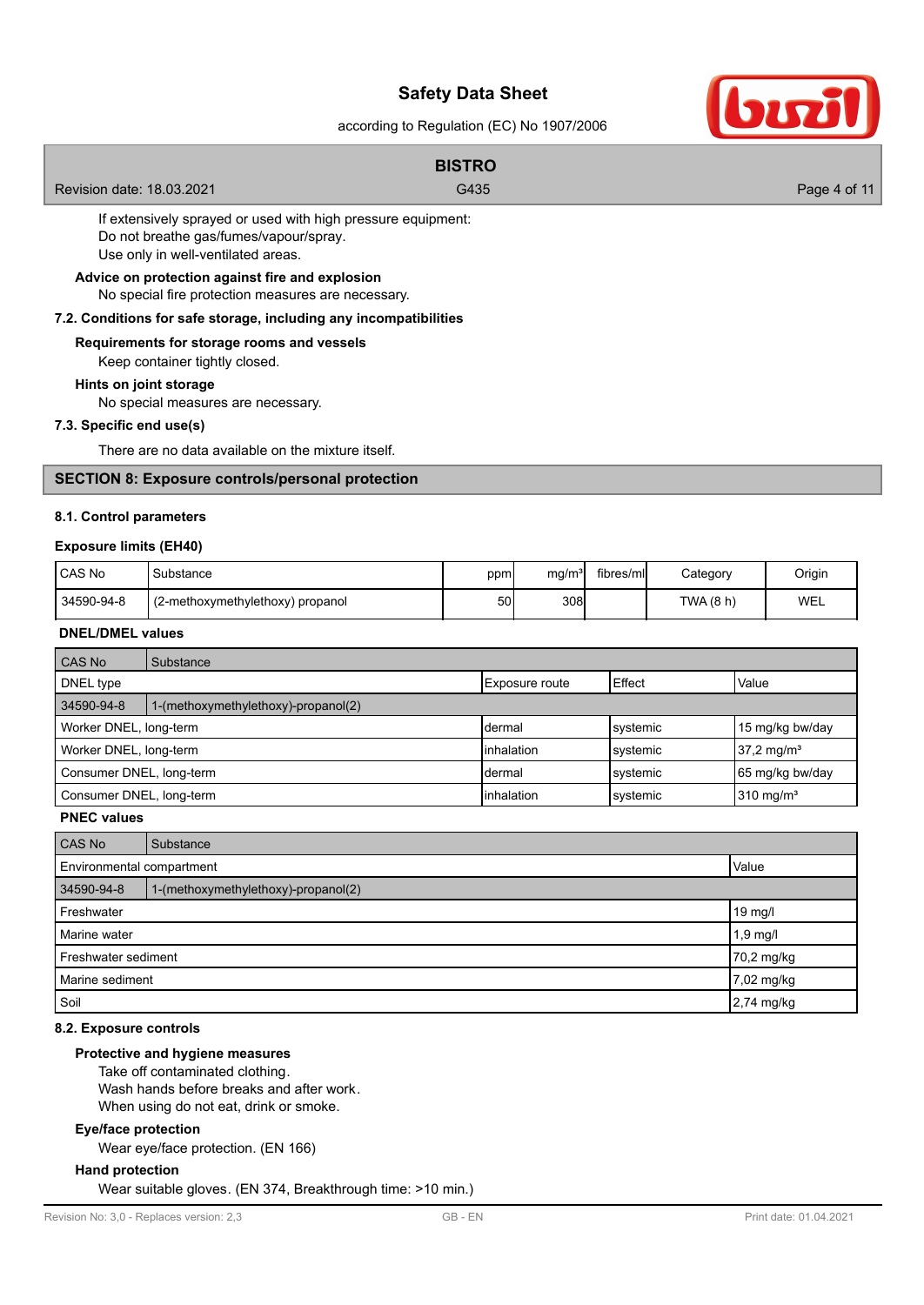according to Regulation (EC) No 1907/2006



|                                                                                         | according to regulation (LO) is 1501/2000                                                                                                                                                    |                    |
|-----------------------------------------------------------------------------------------|----------------------------------------------------------------------------------------------------------------------------------------------------------------------------------------------|--------------------|
|                                                                                         | <b>BISTRO</b>                                                                                                                                                                                |                    |
| Revision date: 18.03.2021                                                               | G435                                                                                                                                                                                         | Page 5 of 11       |
| Suitable material: NBR (Nitrile rubber).<br>Thickness of the glove material $>= 0.1$ mm | A survey of suitable brands with detailed information on breakthrough times is available upon request.                                                                                       |                    |
| Diluted ready-to-use solutions <= 1%:                                                   | Protective gloves may be waived, if equivalent measures allowing for an increased skin stress because of wet<br>work are implemented (e. g. application of suitable skin protecting creams). |                    |
| <b>Skin protection</b><br>Wear suitable work clothing.                                  |                                                                                                                                                                                              |                    |
| <b>Respiratory protection</b>                                                           |                                                                                                                                                                                              |                    |
|                                                                                         | If extensively sprayed or used with high pressure equipment: combination filter A1/P2 (EN 143, EN 14387).                                                                                    |                    |
| <b>SECTION 9: Physical and chemical properties</b>                                      |                                                                                                                                                                                              |                    |
| 9.1. Information on basic physical and chemical properties                              |                                                                                                                                                                                              |                    |
| Physical state:                                                                         | Liquid                                                                                                                                                                                       |                    |
| Colour:                                                                                 | yellow                                                                                                                                                                                       |                    |
| Odour:                                                                                  | characteristic                                                                                                                                                                               | <b>Test method</b> |
| pH-Value (at 20 °C):                                                                    | $12,5 - 13,5$                                                                                                                                                                                |                    |
| Changes in the physical state                                                           |                                                                                                                                                                                              |                    |
| Melting point:                                                                          | approx. 0 °C                                                                                                                                                                                 |                    |
| Boiling point or initial boiling point and<br>boiling range:                            | approx. 100 °C                                                                                                                                                                               |                    |
| Flash point:                                                                            | >60 °C                                                                                                                                                                                       |                    |
| <b>Flammability</b>                                                                     |                                                                                                                                                                                              |                    |
| Solid/liquid:                                                                           | not applicable                                                                                                                                                                               |                    |
| Gas:                                                                                    | not applicable                                                                                                                                                                               |                    |
| Lower explosion limits:                                                                 | not determined                                                                                                                                                                               |                    |
| Upper explosion limits:                                                                 | not determined                                                                                                                                                                               |                    |
| Self-ignition temperature<br>Solid:                                                     | not applicable                                                                                                                                                                               |                    |
| Gas:                                                                                    | not applicable                                                                                                                                                                               |                    |
| Decomposition temperature:                                                              | not determined                                                                                                                                                                               |                    |
| <b>Oxidizing properties</b><br>Not oxidising.                                           |                                                                                                                                                                                              |                    |
| Vapour pressure:                                                                        | not determined                                                                                                                                                                               |                    |
| Density (at 25 °C):                                                                     | $1,05$ g/cm <sup>3</sup>                                                                                                                                                                     |                    |
| Water solubility:                                                                       | completely miscible                                                                                                                                                                          |                    |
| Solubility in other solvents<br>not determined                                          |                                                                                                                                                                                              |                    |
| Partition coefficient n-octanol/water:                                                  | not determined                                                                                                                                                                               |                    |
| Viscosity / dynamic:<br>(at 25 $°C$ )                                                   | $< 10$ mPa $\cdot$ s (50 1/s)                                                                                                                                                                |                    |
| Relative vapour density:                                                                | not determined                                                                                                                                                                               |                    |
| Evaporation rate:                                                                       | not determined                                                                                                                                                                               |                    |
| 9.2. Other information                                                                  |                                                                                                                                                                                              |                    |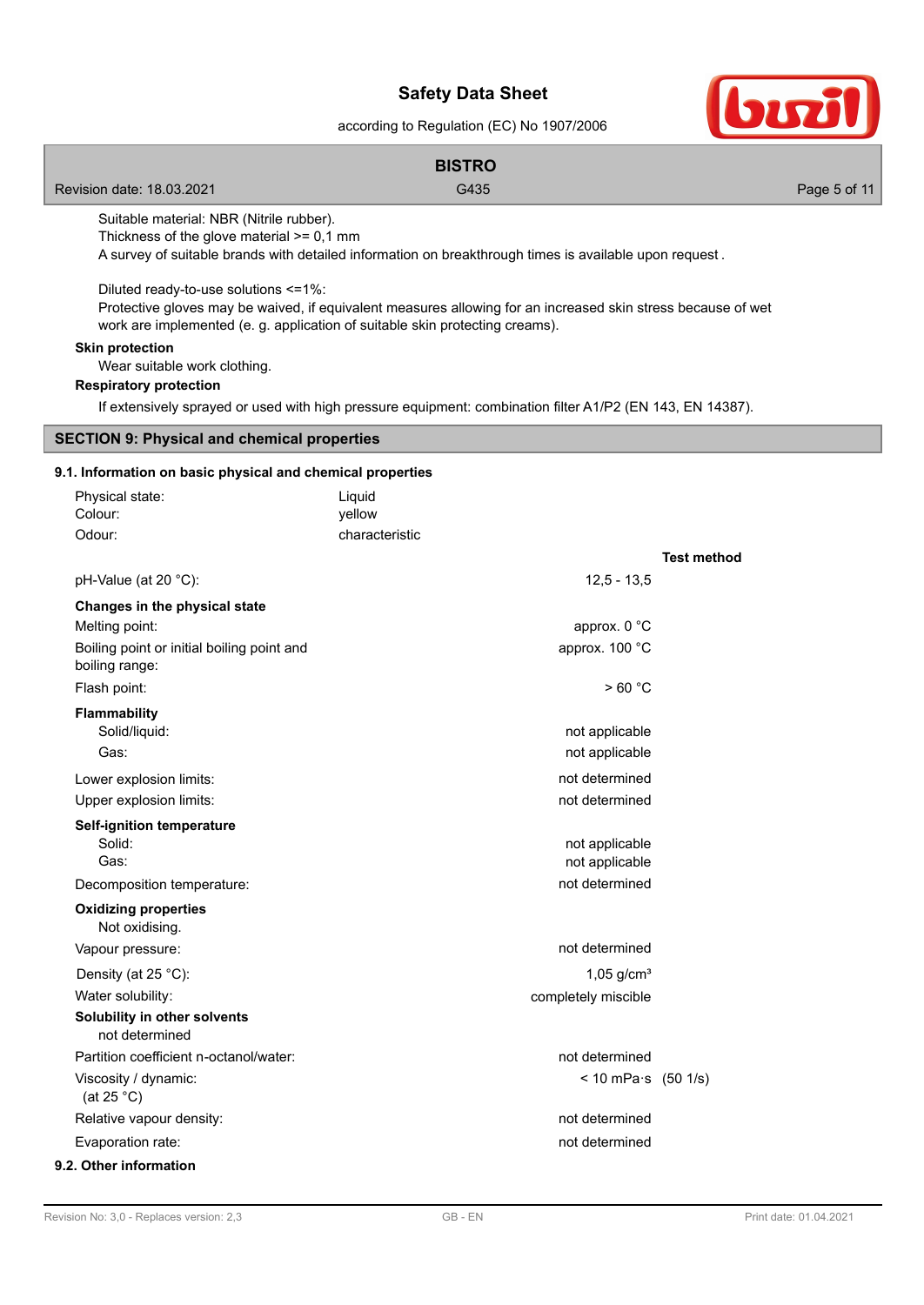according to Regulation (EC) No 1907/2006

|                           | <b>BISTRO</b>  |              |
|---------------------------|----------------|--------------|
| Revision date: 18.03.2021 | G435           | Page 6 of 11 |
| Solid content:            | not determined |              |

### **SECTION 10: Stability and reactivity**

### **10.1. Reactivity**

Exothermic reaction with: Acid

### **10.2. Chemical stability**

The product is stable under storage at normal ambient temperatures.

### **10.3. Possibility of hazardous reactions**

Exothermic reaction with: Acid

### **10.4. Conditions to avoid**

The product is stable under storage at normal ambient temperatures.

### **10.5. Incompatible materials**

Acid

### **10.6. Hazardous decomposition products**

No known hazardous decomposition products.

# **SECTION 11: Toxicological information**

### **11.1. Information on hazard classes as defined in Regulation (EC) No 1272/2008**

### **Acute toxicity**

Based on available data, the classification criteria are not met.

| <b>CAS No</b> | Chemical name                       |               |            |         |            |        |
|---------------|-------------------------------------|---------------|------------|---------|------------|--------|
|               | Exposure route                      | Dose          |            | Species | Source     | Method |
| 68411-30-3    | sodium dodecyl benzene sulfonate    |               |            |         |            |        |
|               | oral                                | LD50<br>mg/kg | 500        | Rat     | <b>ATE</b> |        |
|               | dermal                              | LD50<br>mg/kg | >2000      | Rat     | <b>ATE</b> |        |
|               | inhalation aerosol                  | LC50          | $>5$ mg/l  | Rat     | <b>ATE</b> |        |
| 34590-94-8    | 1-(methoxymethylethoxy)-propanol(2) |               |            |         |            |        |
|               | oral                                | LD50<br>mg/kg | >5000      | Rat     |            |        |
|               | dermal                              | LD50<br>mg/kg | 9510       | Rabbit  |            |        |
|               | inhalation vapour                   | LC50          | $>20$ mg/l | Rat     | <b>ATE</b> |        |
| 6834-92-0     | disodium metasilicate               |               |            |         |            |        |
|               | oral                                | LD50<br>mg/kg | >2000      | Rat     | <b>ATE</b> |        |
|               | dermal                              | LD50<br>mg/kg | >2000      | Rat     | <b>ATE</b> |        |
|               | inhalation aerosol                  | LC50          | $>5$ mg/l  | Rat     | <b>ATE</b> |        |
| 26183-52-8    | fatty alcohol polyethoxilate        |               |            |         |            |        |
|               | oral                                | LD50<br>mg/kg | 500        | Rat     | <b>ATE</b> |        |
|               | dermal                              | LD50<br>mg/kg | >2000      | Rat     | <b>ATE</b> |        |
|               | inhalation aerosol                  | LC50          | $>5$ mg/l  | Rat     | <b>ATE</b> |        |

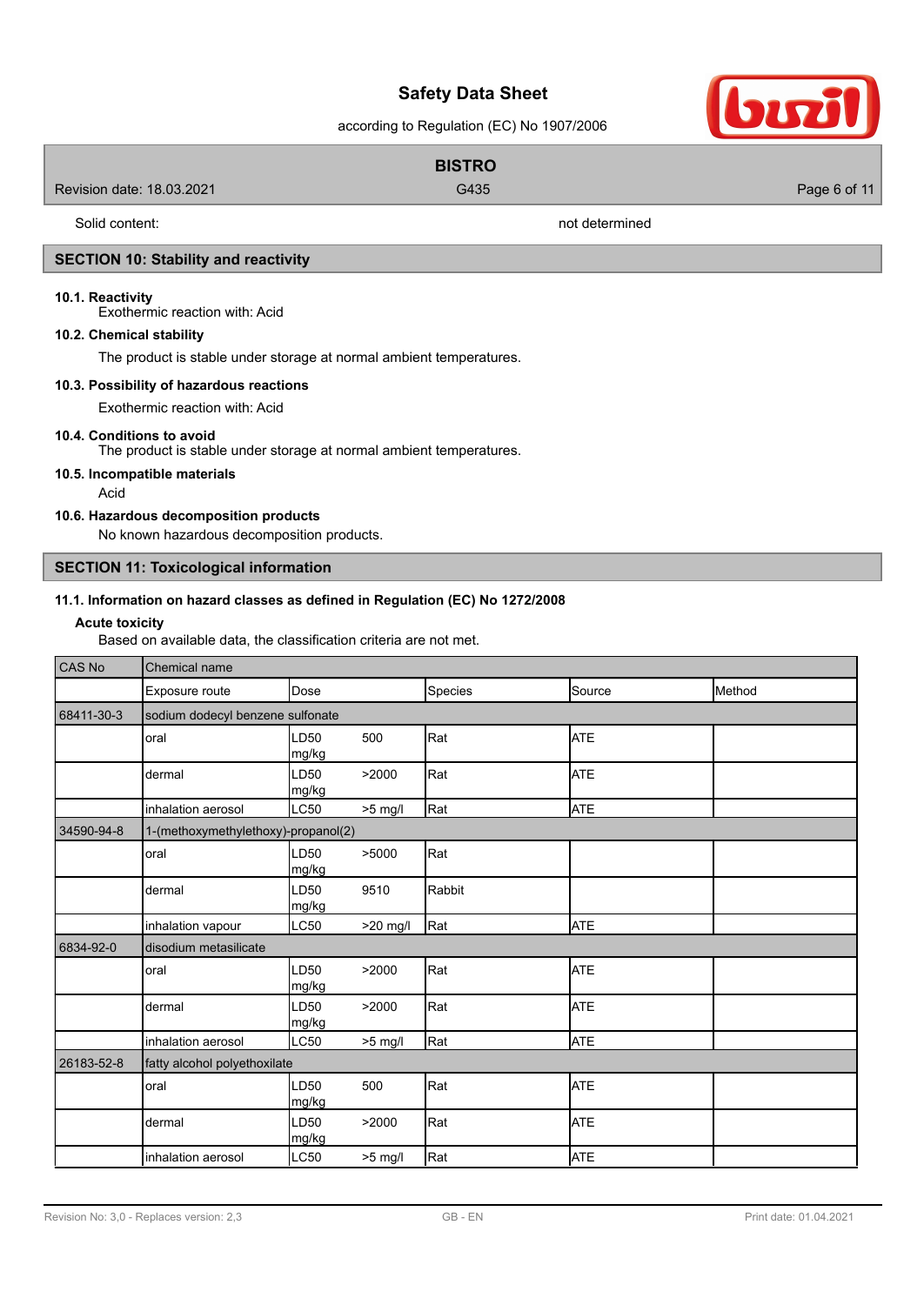according to Regulation (EC) No 1907/2006

|                           | <b>BISTRO</b> |              |
|---------------------------|---------------|--------------|
| Revision date: 18.03.2021 | G435          | Page 7 of 11 |

### **Irritation and corrosivity**

Causes severe skin burns and eye damage.

### **Sensitising effects**

Based on available data, the classification criteria are not met.

### **Carcinogenic/mutagenic/toxic effects for reproduction**

Based on available data, the classification criteria are not met.

### **STOT-single exposure**

Based on available data, the classification criteria are not met.

#### **STOT-repeated exposure**

Based on available data, the classification criteria are not met.

### **Aspiration hazard**

Based on available data, the classification criteria are not met.

# **SECTION 12: Ecological information**

### **12.1. Toxicity**

| CAS No     | Chemical name                       |                     |           |       |                                         |                     |        |
|------------|-------------------------------------|---------------------|-----------|-------|-----------------------------------------|---------------------|--------|
|            | Aquatic toxicity                    | Dose                |           |       | $[h]   [d]$ Species                     | Source              | Method |
| 68411-30-3 | sodium dodecyl benzene sulfonate    |                     |           |       |                                         |                     |        |
|            | Acute fish toxicity                 | <b>LC50</b>         | $>1$ mg/l | 96 h  |                                         |                     |        |
|            | Acute algae toxicity                | ErC50               | $>1$ mg/l |       |                                         |                     |        |
|            | Acute crustacea toxicity            | <b>EC50</b>         | $>1$ mg/l | 48 hl |                                         |                     |        |
| 34590-94-8 | 1-(methoxymethylethoxy)-propanol(2) |                     |           |       |                                         |                     |        |
|            | Acute fish toxicity                 | LC50<br>mg/l        | >1000     |       | 96 hPoecilia reticulata<br>(Guppy)      |                     |        |
|            | Acute algae toxicity                | ErC50<br>mg/l       | >969      |       | 96 hlPseudokirchneriella<br>subcapitata |                     |        |
|            | Acute crustacea toxicity            | <b>EC50</b><br>mg/l | 1919      |       | 48 h Daphnia magna (Big<br>water flea)  |                     |        |
|            | Crustacea toxicity                  | <b>NOEC</b><br>mg/l | >0.5      |       | 22 d Daphnia magna (Big<br>water flea)  |                     |        |
| 6834-92-0  | disodium metasilicate               |                     |           |       |                                         |                     |        |
|            | Acute fish toxicity                 | <b>LC50</b>         | 210 mg/l  |       | 96 h Danio rerio (zebrafish)            |                     |        |
|            | Acute crustacea toxicity            | <b>EC50</b><br>mg/l | 1700      |       | 48 h Daphnia magna (Big<br>water flea)  |                     |        |
| 26183-52-8 | fatty alcohol polyethoxilate        |                     |           |       |                                         |                     |        |
|            | Acute algae toxicity                | ErC50<br>mg/l       | 19,6      | 72 hl |                                         | OECD <sub>201</sub> |        |
|            | Acute crustacea toxicity            | <b>EC50</b><br>mg/l | 15,0      |       | 48 h Daphnia magna (Big<br>water flea)  | OECD <sub>202</sub> |        |

# **12.2. Persistence and degradability**

The surfactants contained in this mixture comply with the biodegradability criteria as laid down in Regulation (EC) No.648/2004 on detergents.

buzi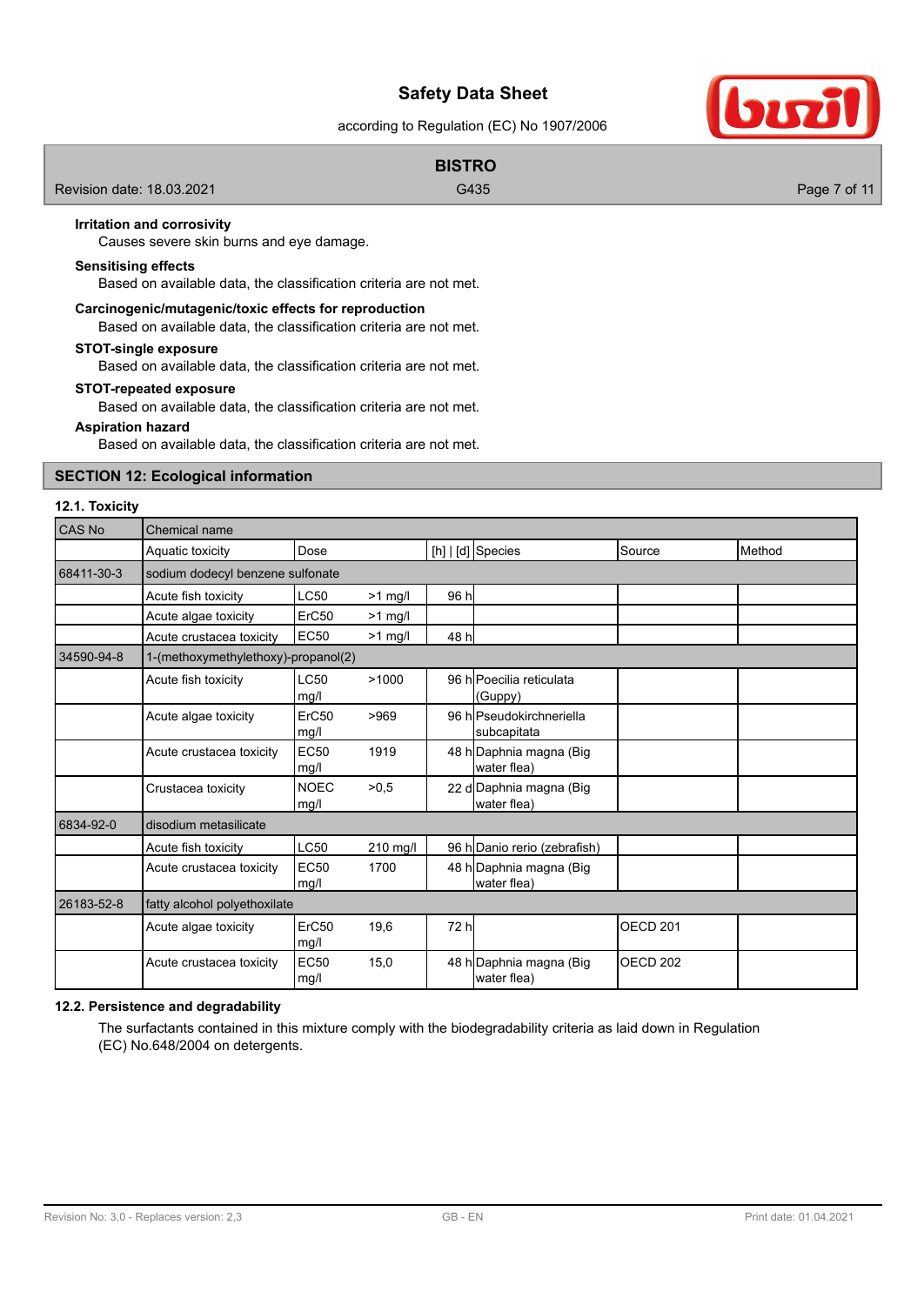according to Regulation (EC) No 1907/2006



### **12.3. Bioaccumulative potential**

No indication of bioaccumulation potential.

# **Partition coefficient n-octanol/water**

| CAS No     | name<br>: Chemical،                          | ∟oa '<br>Pow |
|------------|----------------------------------------------|--------------|
| 34590-94-8 | (methoxymethylethoxy)-propanol(2)<br>- 1 - 1 | 01, ا        |

### **12.4. Mobility in soil**

The product has not been tested.

### **12.5. Results of PBT and vPvB assessment**

The substances in the mixture do not meet the PBT/vPvB criteria according to REACH, annex XIII.

# **12.7. Other adverse effects**

No information available.

### **SECTION 13: Disposal considerations**

### **13.1. Waste treatment methods**

### **Disposal recommendations**

Dispose of waste according to applicable legislation. Delivery to an approved waste disposal company.

### **List of Wastes Code - residues/unused products**

070601 WASTES FROM ORGANIC CHEMICAL PROCESSES; wastes from the MFSU of fats, grease, soaps, detergents, disinfectants and cosmetics; aqueous washing liquids and mother liquors; hazardous waste

# **List of Wastes Code - contaminated packaging**

WASTE PACKAGING; ABSORBENTS, WIPING CLOTHS, FILTER MATERIALS AND PROTECTIVE CLOTHING NOT OTHERWISE SPECIFIED; packaging (including separately collected municipal packaging waste); plastic packaging 150102

### **Contaminated packaging**

Non-contaminated packages may be recycled.

### **SECTION 14: Transport information**

### **Land transport (ADR/RID)**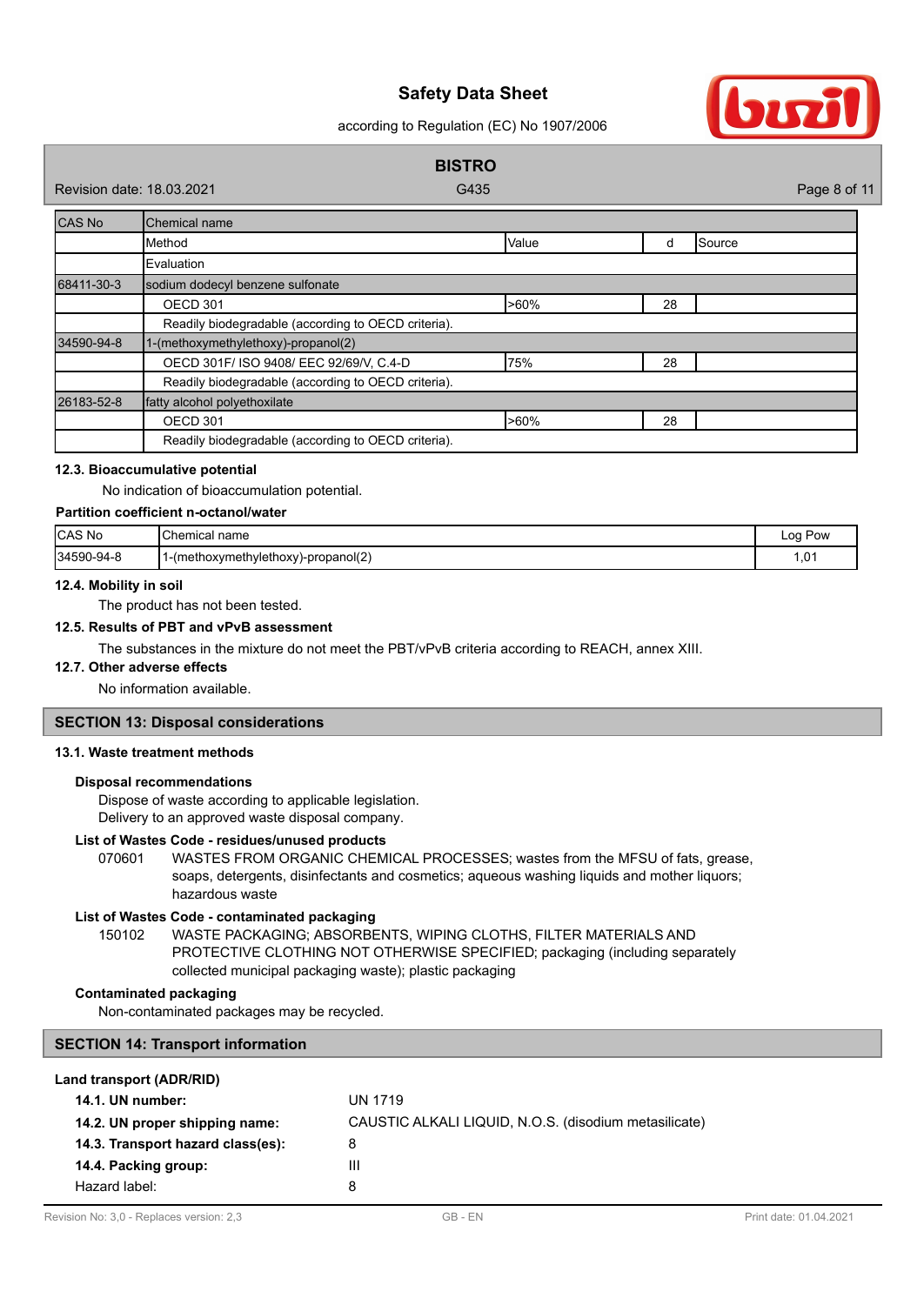according to Regulation (EC) No 1907/2006



| <b>BISTRO</b>                                                     |                                                       |              |  |  |
|-------------------------------------------------------------------|-------------------------------------------------------|--------------|--|--|
| Revision date: 18.03.2021                                         | G435                                                  | Page 9 of 11 |  |  |
| Classification code:                                              | C <sub>5</sub>                                        |              |  |  |
| <b>Special Provisions:</b>                                        | 274                                                   |              |  |  |
| Limited quantity:                                                 | 5L                                                    |              |  |  |
| Excepted quantity:                                                | E1                                                    |              |  |  |
| Transport category:                                               | 3                                                     |              |  |  |
| Hazard No:                                                        | 80                                                    |              |  |  |
| Tunnel restriction code:                                          | E                                                     |              |  |  |
| Inland waterways transport (ADN)                                  |                                                       |              |  |  |
| 14.1. UN number:                                                  | <b>UN 1719</b>                                        |              |  |  |
| 14.2. UN proper shipping name:                                    | CAUSTIC ALKALI LIQUID, N.O.S. (disodium metasilicate) |              |  |  |
| 14.3. Transport hazard class(es):                                 | 8                                                     |              |  |  |
| 14.4. Packing group:                                              | $\mathbf{III}$                                        |              |  |  |
| Hazard label:                                                     | 8                                                     |              |  |  |
| Classification code:                                              | C <sub>5</sub>                                        |              |  |  |
| <b>Special Provisions:</b><br>Limited quantity:                   | 274<br>5L                                             |              |  |  |
| Excepted quantity:                                                | E1                                                    |              |  |  |
| <b>Marine transport (IMDG)</b>                                    |                                                       |              |  |  |
| 14.1. UN number:                                                  | <b>UN 1719</b>                                        |              |  |  |
| 14.2. UN proper shipping name:                                    | CAUSTIC ALKALI LIQUID, N.O.S. (disodium metasilicate) |              |  |  |
| 14.3. Transport hazard class(es):                                 | 8                                                     |              |  |  |
| 14.4. Packing group:                                              | $\mathbf{III}$                                        |              |  |  |
| Hazard label:                                                     | 8                                                     |              |  |  |
| Marine pollutant:                                                 | no                                                    |              |  |  |
| Special Provisions:                                               | 223, 274                                              |              |  |  |
| Limited quantity:                                                 | 5 <sub>L</sub>                                        |              |  |  |
| Excepted quantity:                                                | E1                                                    |              |  |  |
| EmS:                                                              | F-A, S-B                                              |              |  |  |
| Air transport (ICAO-TI/IATA-DGR)                                  |                                                       |              |  |  |
| 14.1. UN number:                                                  | <b>UN 1719</b>                                        |              |  |  |
| 14.2. UN proper shipping name:                                    | CAUSTIC ALKALI LIQUID, N.O.S. (disodium metasilicate) |              |  |  |
| 14.3. Transport hazard class(es):                                 | 8                                                     |              |  |  |
| 14.4. Packing group:                                              | Ш                                                     |              |  |  |
| Hazard label:                                                     | 8                                                     |              |  |  |
| <b>Special Provisions:</b>                                        | A3 A803                                               |              |  |  |
| Limited quantity Passenger:                                       | 1 <sub>L</sub>                                        |              |  |  |
| Passenger LQ:                                                     | Y841                                                  |              |  |  |
| Excepted quantity:                                                | E1                                                    |              |  |  |
| IATA-packing instructions - Passenger:                            | 852                                                   |              |  |  |
| IATA-max. quantity - Passenger:                                   | 5 L                                                   |              |  |  |
| IATA-packing instructions - Cargo:<br>IATA-max. quantity - Cargo: | 856<br>60L                                            |              |  |  |
| 14.5. Environmental hazards                                       |                                                       |              |  |  |
|                                                                   |                                                       |              |  |  |
| ENVIRONMENTALLY HAZARDOUS:                                        | No                                                    |              |  |  |
| 14.6. Special precautions for user                                |                                                       |              |  |  |
| No special measures are necessary.                                |                                                       |              |  |  |
| 14.7. Maritime transport in bulk according to IMO instruments     |                                                       |              |  |  |
| not applicable                                                    |                                                       |              |  |  |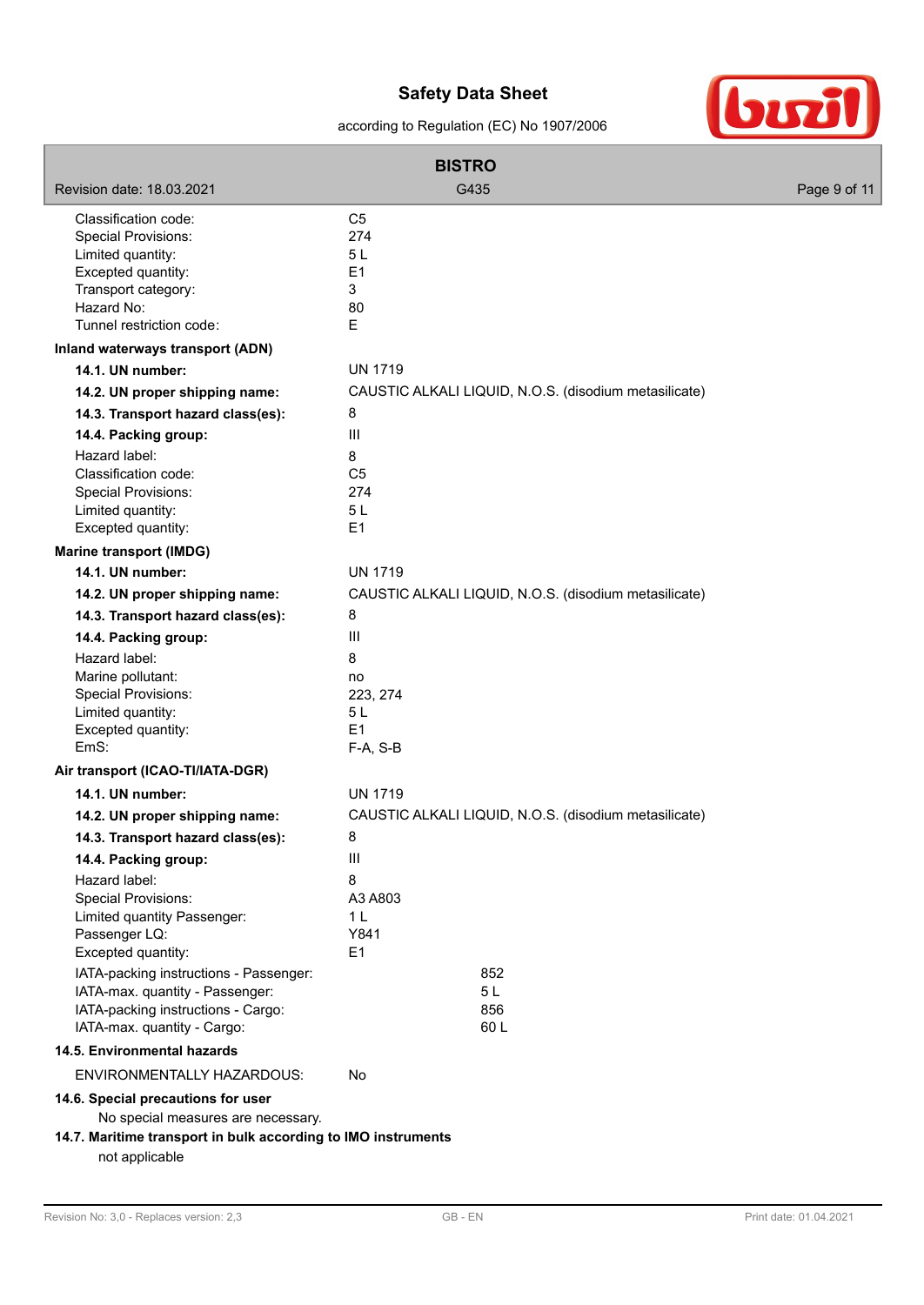according to Regulation (EC) No 1907/2006

# **BISTRO** Revision date: 18.03.2021 Case of the Cause of the G435 Cause of the Cause of the Cause of the Page 10 of 11

### **SECTION 15: Regulatory information**

**15.1. Safety, health and environmental regulations/legislation specific for the substance or mixture**

### **EU regulatory information**

Restrictions on use (REACH, annex XVII):

Entry 3

2010/75/EU (VOC): < 30%

### **Additional information**

Regulation (EC) No. 648/2004 (Detergents regulation)

# **National regulatory information**

Water hazard class (D): 2 - obviously hazardous to water

# **15.2. Chemical safety assessment**

Chemical safety assessments for substances in this mixture were not carried out.

# **SECTION 16: Other information**

### **Changes**

This data sheet contains changes from the previous version in section(s): 2,4,16.

### **Abbreviations and acronyms**

ADR: Accord européen sur le transport des marchandises dangereuses par Route (European Agreement concerning the International Carriage of Dangerous Goods by Road ) IMDG: International Maritime Code for Dangerous Goods IATA: International Air Transport Association GHS: Globally Harmonized System of Classification and Labelling of Chemicals EINECS: European Inventory of Existing Commercial Chemical Substances ELINCS: European List of Notified Chemical Substances CAS: Chemical Abstracts Service LC50: Lethal concentration, 50% LD50: Lethal dose, 50%

Process categories according to ECHA guidance on information requirements and chemical safety assessment, chapter R.12:

PROC 1: Use in closed processes.

PROC 2: Chemical production or refinery in closed continuous process with occasional controlled exposure or processes with equivalent containment conditions

PROC 4: Chemical production where opportunity for exposure arises

PROC 7: Industrial spraying

PROC 8 (Transfer): Dilution of concentrated products, application of drain cleaners, dosage of textile washing agents

PROC 9: Transfer of substance or mixture into small containers (dedicated filling line, including weighing)

PROC 10 (Roller application or brushing): Processing without large-scale spraying.

PROC 11 (Spraying outside industrial settings): Processing with large-scale spraying (e. g. high pressure cleaning, foam gun).

PROC 13: Treatment of articles by dipping and pouring

PROC 19 (Hand-mixing with intimate contact): Hand cleaning and disinfection

### **Relevant H and EUH statements (number and full text)**

| H302 | Harmful if swallowed.                    |
|------|------------------------------------------|
| H314 | Causes severe skin burns and eye damage. |
| H315 | Causes skin irritation.                  |
| H318 | Causes serious eye damage.               |
|      |                                          |